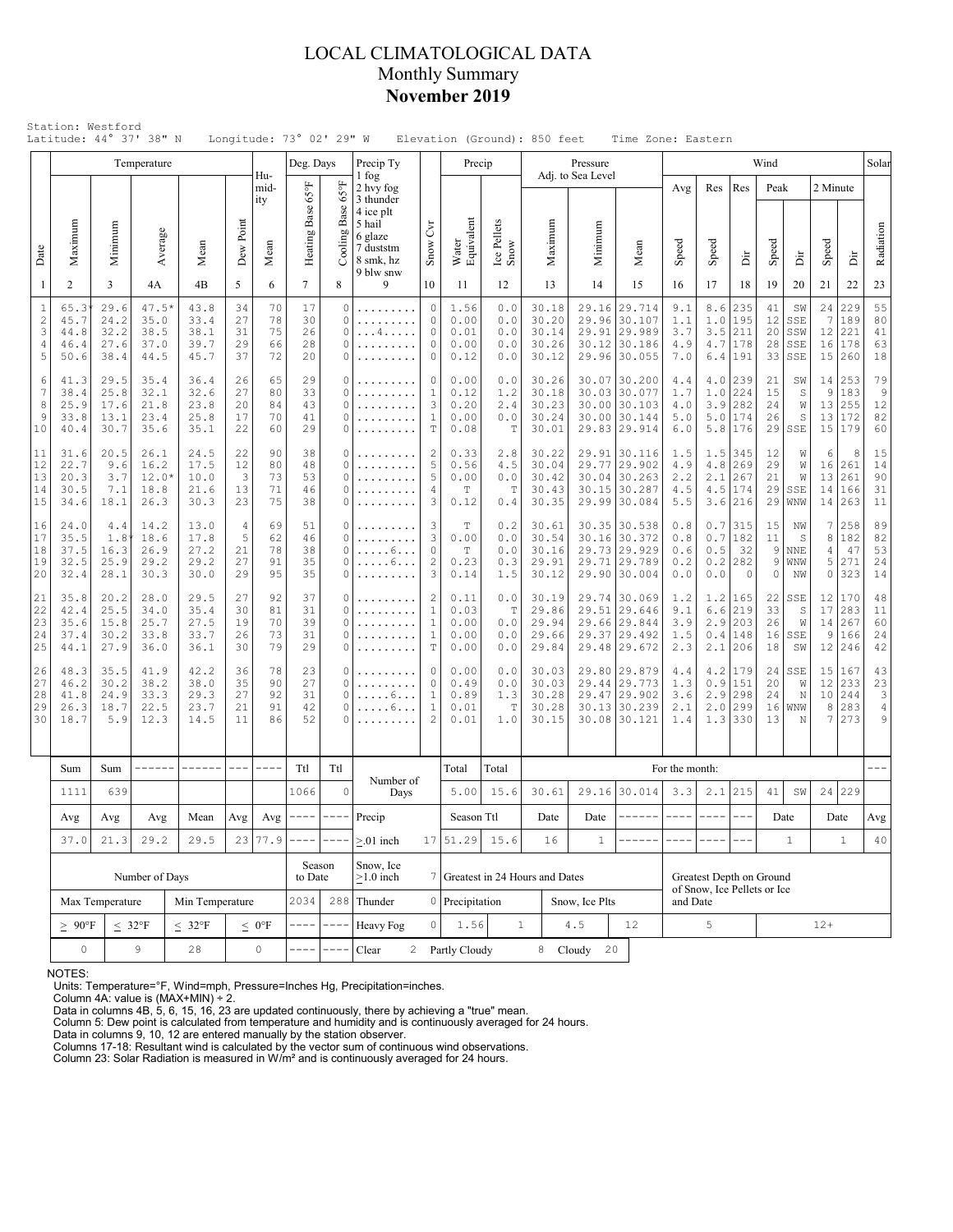### OBSERVATIONS AT 3-HOUR INTERVALS **November 2019: Westford**

|                                                          |                                                                                                                                                                                                                                                                                                                                                                                                                                |                                                                            |                                                              |                                              |                                                                          |                                              |                                                            | Wind                                                                                              |                                                                      |                                                                  |                                                                             |                                                              |                                              |                                                                |                                                  |                                                                                | Wind                                                                                             |                                                                      |                                                              |                                                                              |                                                              |                                                 |                                              |                                                                                    |                                                                                                           | Wind                                                                                                                                                              |                                                                                                        |
|----------------------------------------------------------|--------------------------------------------------------------------------------------------------------------------------------------------------------------------------------------------------------------------------------------------------------------------------------------------------------------------------------------------------------------------------------------------------------------------------------|----------------------------------------------------------------------------|--------------------------------------------------------------|----------------------------------------------|--------------------------------------------------------------------------|----------------------------------------------|------------------------------------------------------------|---------------------------------------------------------------------------------------------------|----------------------------------------------------------------------|------------------------------------------------------------------|-----------------------------------------------------------------------------|--------------------------------------------------------------|----------------------------------------------|----------------------------------------------------------------|--------------------------------------------------|--------------------------------------------------------------------------------|--------------------------------------------------------------------------------------------------|----------------------------------------------------------------------|--------------------------------------------------------------|------------------------------------------------------------------------------|--------------------------------------------------------------|-------------------------------------------------|----------------------------------------------|------------------------------------------------------------------------------------|-----------------------------------------------------------------------------------------------------------|-------------------------------------------------------------------------------------------------------------------------------------------------------------------|--------------------------------------------------------------------------------------------------------|
| Hour                                                     | Sunshine                                                                                                                                                                                                                                                                                                                                                                                                                       | Pressure                                                                   | Rainfall<br>rate                                             | Temperature                                  | Dew Point                                                                | Humidity                                     | Direction                                                  | Speed                                                                                             | Gust                                                                 | Sunshine                                                         | Pressure                                                                    | Rainfall<br>rate                                             | Temperature                                  | Dew Point                                                      | Humidity                                         | Direction                                                                      | Speed                                                                                            | Gust                                                                 | Sunshine                                                     | Pressure                                                                     | Rainfall<br>rate                                             | Temperature                                     | Dew Point                                    | Humidity                                                                           | Direction                                                                                                 | Speed                                                                                                                                                             | Gust                                                                                                   |
|                                                          |                                                                                                                                                                                                                                                                                                                                                                                                                                |                                                                            |                                                              | NOV 01                                       |                                                                          |                                              |                                                            |                                                                                                   |                                                                      |                                                                  |                                                                             |                                                              | NOV 02                                       |                                                                |                                                  |                                                                                |                                                                                                  |                                                                      |                                                              |                                                                              |                                                              | NOV 03                                          |                                              |                                                                                    |                                                                                                           |                                                                                                                                                                   |                                                                                                        |
| 0 <sub>0</sub><br>03<br>06<br>09<br>12<br>15<br>18<br>21 | 29.24<br>1.12<br>97<br>17<br>6<br>0<br>64<br>63<br>29.31<br>0.06<br>25<br>13<br>0<br>52<br>49<br>90<br>23<br>29.40<br>0<br>0.00<br>38<br>80<br>11<br>44<br>29.52<br>0.00<br>37<br>42<br>32<br>19<br>11<br>68<br>29.74<br>22<br>142<br>0.00<br>43<br>29<br>17<br>58<br>25<br>29.90<br>114<br>0.00<br>43<br>25<br>50<br>13<br>30.05<br>25<br>26<br>0<br>0.00<br>40<br>55<br>8<br>7<br>30.14<br>37<br>23<br>57<br>26<br>0<br>0.00 |                                                                            |                                                              |                                              |                                                                          |                                              | 11<br>25<br>27<br>39<br>32<br>24<br>17<br>18               | 0<br>0<br>$\circ$<br>70<br>287<br>230<br>$\mathbf 0$<br>0                                         | 30.17<br>30.19<br>30.19<br>30.20<br>30.14<br>30.05<br>30.02<br>29.99 | 0.00<br>0.00<br>0.00<br>0.00<br>0.00<br>0.00<br>0.00<br>0.00     | 30<br>27<br>25<br>29<br>40<br>45<br>38<br>34                                | 25<br>24<br>23<br>27<br>28<br>28<br>28<br>28                 | 82<br>90<br>93<br>93<br>61<br>51<br>68<br>79 | 128<br>28<br>28<br>19<br>18<br>22<br>20<br>18                  | 0<br>0<br>0<br>$\mathbf{1}$<br>3<br>5<br>0<br>1  | 0<br>0<br>0<br>6<br>8<br>10<br>6<br>4                                          | 0<br>0<br>0<br>125<br>149<br>134<br>0<br>0                                                       | 29.96<br>29.92<br>29.92<br>29.95<br>29.96<br>29.98<br>30.04<br>30.10 | 0.00<br>0.00<br>0.00<br>0.00<br>0.00<br>0.00<br>0.00<br>0.00 | 32<br>37<br>36<br>37<br>39<br>42<br>39<br>37                                 | 30<br>30<br>30<br>33<br>35<br>29<br>30<br>30                 | 90,18<br>75<br>81<br>87<br>84<br>60<br>70<br>76 | 20<br>18<br>18<br>22<br>22<br>23<br>20       | 0<br>3<br>$\overline{\mathbf{c}}$<br>$\,1$<br>$\frac{5}{6}$<br>4<br>$\overline{c}$ | 3<br>$\begin{array}{c} 9 \\ 6 \end{array}$<br>5<br>$\begin{array}{c} 1\,8 \\ 1\,4 \end{array}$<br>11<br>5 |                                                                                                                                                                   |                                                                                                        |
|                                                          |                                                                                                                                                                                                                                                                                                                                                                                                                                |                                                                            |                                                              | NOV 04                                       |                                                                          |                                              |                                                            |                                                                                                   |                                                                      |                                                                  |                                                                             |                                                              | NOV 05                                       |                                                                |                                                  |                                                                                |                                                                                                  |                                                                      |                                                              |                                                                              |                                                              | NOV 06                                          |                                              |                                                                                    |                                                                                                           |                                                                                                                                                                   |                                                                                                        |
| 00<br>03<br>06<br>09<br>12<br>15<br>18<br>21             | 0<br>$\mathbf 0$<br>0<br>251<br>151<br>93<br>0<br>0                                                                                                                                                                                                                                                                                                                                                                            | 30.14<br>30.19<br>30.23<br>30.25<br>30.23<br>30.18<br>30.14<br>30.13       | 0.00<br>0.00<br>0.00<br>0.00<br>0.00<br>0.00<br>0.00<br>0.00 | 37<br>34<br>30<br>39<br>42<br>43<br>44<br>46 | 30<br>28<br>27<br>32<br>28<br>29<br>28<br>28                             | 74<br>78<br>89<br>75<br>59<br>57<br>53<br>50 | 20<br>25<br>17<br>17<br>17<br>15<br>15<br>17               | 2<br>$\circ$<br>$\overline{\mathbf{c}}$<br>$\boldsymbol{7}$<br>6<br>4<br>5<br>9                   | 9<br>4<br>$\overline{4}$<br>12<br>16<br>12<br>10<br>22               | 0<br>$\circ$<br>0<br>39<br>26<br>21<br>$\circ$<br>0              | 30.12<br>30.10<br>30.09<br>30.07<br>30.02<br>29.98<br>30.03<br>30.06        | 0.00<br>0.00<br>0.00<br>0.00<br>0.00<br>0.00<br>0.04<br>0.00 | 46<br>47<br>47<br>49<br>49<br>49<br>43<br>40 | 33<br>35<br>37<br>39<br>40<br>42<br>40<br>33                   | 61<br>65<br>69<br>69<br>70<br>79<br>88<br>74     | <sub>l</sub> 18<br>16<br>18<br>17<br>18<br>22<br>24<br>25                      | 7<br>8<br>7<br>8<br>10<br>3<br>6<br>13                                                           | 18<br>19<br>17<br>21<br>19<br>21<br>16<br>23                         | 0<br>0<br>0<br>114<br>139<br>137<br>0<br>0                   | 30.08<br>30.10<br>30.15<br>30.24<br>30.26<br>30.24<br>30.24<br>30.24         | 0.00<br>0.00<br>0.00<br>0.00<br>0.00<br>0.00<br>0.00<br>0.00 | 39<br>38<br>36<br>36<br>39<br>40<br>34<br>34    | 33<br>30<br>25<br>25<br>28<br>25<br>24<br>23 | 80<br>73<br>65<br>64<br>63<br>54<br>67<br>66                                       | 22<br>23<br>22<br>25<br>26<br>21<br>22<br>18                                                              | 0<br>4<br>5<br>$\epsilon$<br>$10$<br>$\mathfrak{2}% _{T}=\mathfrak{2}_{T}\!\left( a,b\right) ,\ \mathfrak{2}_{T}=\mathfrak{2}_{T}\!\left( a,b\right) ,$<br>0<br>3 | 5<br>$\,$ 8 $\,$<br>$11\,$<br>$\begin{array}{c} 18 \\ 19 \\ 11 \\ 2 \end{array}$<br>9                  |
|                                                          | NOV 07                                                                                                                                                                                                                                                                                                                                                                                                                         |                                                                            |                                                              |                                              |                                                                          |                                              |                                                            |                                                                                                   |                                                                      |                                                                  | NOV 08                                                                      |                                                              |                                              |                                                                |                                                  |                                                                                |                                                                                                  |                                                                      |                                                              | NOV 09                                                                       |                                                              |                                                 |                                              |                                                                                    |                                                                                                           |                                                                                                                                                                   |                                                                                                        |
| 00<br>03<br>06<br>09<br>12<br>15<br>18<br>21             | 0<br>0<br>33<br>25<br>9<br>0<br>0                                                                                                                                                                                                                                                                                                                                                                                              | 0, 30.18<br>30.13<br>30.09<br>30.07<br>30.06<br>30.05<br>30.05<br>30.07    | 0.00<br>0.00<br>0.00<br>0.00<br>0.00<br>0.00<br>0.00<br>0.00 | 36<br>38<br>37<br>36<br>32<br>31<br>29<br>27 | 24<br>22<br>26<br>32<br>30<br>29<br>27<br>24                             | 53<br>65<br>85<br>91<br>93<br>92<br>89       | 61, 17<br>17<br>19<br>25<br>34<br>34<br>30<br>28           | 3<br>3<br>$\circ$<br>$\mathbf{1}$<br>$\mathbf{1}$<br>$\mathbb O$<br>0<br>3                        | 11<br>11<br>0<br>3<br>5<br>4<br>5<br>9                               | 0<br>$\circ$<br>0<br>32<br>40<br>30<br>$\mathbf 0$<br>0          | 130.04<br>30.00<br>30.02<br>30.08<br>30.09<br>30.11<br>30.17<br>30.21       | 0.00<br>0.00<br>0.00<br>0.00<br>0.00<br>0.00<br>0.00<br>0.00 | 26<br>24<br>22<br>23<br>25<br>26<br>25<br>25 | 23<br>21<br>20<br>20<br>20<br>20<br>20<br>19                   | 89<br>87<br>91<br>89<br>83<br>77<br>81<br>78     | 126<br>27<br>31<br>29<br>29<br>27<br>26<br>28                                  | 2<br>3<br>$\,1$<br>$\overline{\mathbf{c}}$<br>5<br>10<br>5<br>5                                  | 7<br>11<br>5<br>9<br>11<br>16<br>12<br>14                            | 0<br>0<br>125<br>459<br>127<br>0<br>0                        | 0, 30, 23<br>30.23<br>30.22<br>30.24<br>30.16<br>30.08<br>30.08<br>30.04     | 0.00<br>0.00<br>0.00<br>0.00<br>0.00<br>0.00<br>0.00<br>0.00 | 18<br>17<br>17<br>24<br>32<br>33<br>31<br>31    | 15<br>14<br>14<br>19<br>20<br>20<br>19<br>16 | 88<br>90<br>88<br>79<br>61<br>58<br>61<br>54                                       | 29 ا<br>28<br>17<br>17<br>17<br> 17<br>18<br>17                                                           | 0<br>0<br>1<br>10<br>5<br>$\boldsymbol{7}$<br>4<br>10                                                                                                             | 1<br>$\mathbb O$<br>6<br>$1\,8$<br>$1\,4$<br>$15$<br>$17$<br>18                                        |
|                                                          |                                                                                                                                                                                                                                                                                                                                                                                                                                |                                                                            |                                                              | NOV 10                                       |                                                                          |                                              |                                                            |                                                                                                   |                                                                      |                                                                  |                                                                             |                                                              | NOV 11                                       |                                                                |                                                  |                                                                                |                                                                                                  |                                                                      |                                                              |                                                                              |                                                              | NOV 12                                          |                                              |                                                                                    |                                                                                                           |                                                                                                                                                                   |                                                                                                        |
| 0 <sub>0</sub><br>03<br>06<br>09<br>12<br>15<br>18<br>21 | 0<br>0<br>0<br>172<br>346<br>56<br>0<br>0                                                                                                                                                                                                                                                                                                                                                                                      | 130.00<br>29.95<br>29.94<br>29.89<br>29.84<br>29.85<br>29.89<br>29.93      | 0.00<br>0.00<br>0.00<br>0.00<br>0.00<br>0.00<br>0.00<br>0.00 | 31<br>31<br>32<br>35<br>40<br>39<br>39<br>37 | 16<br>16<br>17<br>20<br>23<br>25<br>26<br>29                             | 54<br>54<br>55<br>50<br>56<br>61<br>71       | 53,18<br>17<br>18<br>$17$<br>19<br>17<br>17<br>18          | 12<br>$\overline{7}$<br>7<br>11<br>8<br>6<br>4<br>$\circ$                                         | 20<br>20<br>16<br>26<br>20<br>17<br>11<br>3                          | $\circ$<br>0<br>21<br>91<br>14<br>0<br>0                         | 0, 30.01<br>30.08<br>30.14<br>30.21<br>30.18<br>30.16<br>30.13<br>30.03     | 0.00<br>0.00<br>0.00<br>0.00<br>0.00<br>0.00<br>0.00<br>0.00 | 32<br>28<br>24<br>24<br>26<br>24<br>22<br>22 | 30<br>26<br>22<br>21<br>22<br>21<br>20<br>20                   | 93<br>92<br>90<br>91<br>84<br>88<br>91<br>91     | 132<br>34<br>34<br>32<br>35<br>34<br>01<br>34                                  | 0<br>$\sqrt{2}$<br>$\overline{c}$<br>$\,1$<br>$1\,$<br>3<br>$\overline{\mathbf{c}}$<br>3         | 5<br>6<br>6<br>3<br>6<br>9<br>10<br>8                                | 0<br>0<br>0<br>19<br>69<br>44<br>0<br>$\circ$                | 29.91<br>29.79<br>29.80<br>29.84<br>29.88<br>29.92<br>29.99<br>30.02         | 0.00<br>0.00<br>0.00<br>0.00<br>0.00<br>0.00<br>0.00<br>0.00 | 21<br>19<br>18<br>19<br>22<br>21<br>16<br>12    | 19<br>17<br>15<br>17<br>17<br>14<br>7<br>3   | 92<br>91<br>91<br>91<br>78<br>76<br>68<br>66                                       | 33 ر<br>29<br>29<br>27<br>27<br>26<br>27<br>23                                                            | 0<br>$\,1$<br>$\,1$<br>3<br>$\epsilon$<br>$\,1\,$<br>10<br>8                                                                                                      | $\frac{3}{5}$<br>$\sqrt{4}$<br>$12\,$<br>$\begin{array}{c} 16 \\ 12 \end{array}$<br>22<br>19           |
|                                                          |                                                                                                                                                                                                                                                                                                                                                                                                                                | NOV 13                                                                     |                                                              |                                              |                                                                          |                                              |                                                            |                                                                                                   |                                                                      | NOV 14                                                           |                                                                             |                                                              |                                              |                                                                |                                                  |                                                                                |                                                                                                  |                                                                      | NOV 15                                                       |                                                                              |                                                              |                                                 |                                              |                                                                                    |                                                                                                           |                                                                                                                                                                   |                                                                                                        |
| 00<br>03<br>06<br>10<br>12<br>15<br>18<br>21             | 0<br>$\mathsf{O}\xspace$<br>102<br>264<br>135<br>0<br>0                                                                                                                                                                                                                                                                                                                                                                        | 0, 30.04<br>30.07<br>30.15<br>30.25<br>30.28<br>30.33<br>30.39<br>30.41    | 0.00<br>0.00<br>0.00<br>0.00<br>0.00<br>0.00<br>0.00<br>0.00 | 10<br>8<br>6<br>9<br>17<br>19<br>7<br>4      | 2<br>$\mathbb O$<br>$-1$<br>2<br>6<br>$\overline{\phantom{a}}$<br>4<br>1 | 70<br>70<br>74<br>73<br>63<br>59<br>84<br>86 | 26<br>26<br>$2\,7$<br>24<br>$rac{1}{35}$<br>29<br>30<br>30 | 6<br>$\,$ 8 $\,$<br>$\sqrt{2}$<br>0<br>$\overline{\mathbf{c}}$<br>$\mathbb O$<br>$\mathbb O$<br>0 | 16<br>21<br>6<br>9<br>$\mathsf 9$<br>$\mathsf 3$<br>$\mathbb O$<br>0 | 0<br>0<br>$\mathbb O$<br>86<br>116<br>69<br>$\circ$<br>0         | 30.42<br>30.38<br>30.34<br>30.34<br>30.28<br>30.23<br>30.22<br>30.20        | 0.00<br>0.00<br>0.00<br>0.00<br>0.00<br>0.00<br>0.00<br>0.00 | 7<br>9<br>11<br>21<br>25<br>27<br>28<br>29   | 4<br>$\boldsymbol{7}$<br>6<br>8<br>12<br>19<br>20<br>21        | 86<br>88<br>80<br>57<br>58<br>$7\,4$<br>70<br>72 | 102<br>02<br>15<br>17<br>$\begin{array}{ c } 17 \\ 18 \end{array}$<br>17<br>16 | 0<br>0<br>0<br>8<br>9<br>$\,8\,$<br>8<br>8                                                       | 0<br>$\mathbf{1}$<br>$\mathbbm{1}$<br>16<br>20<br>22<br>14<br>15     | 0<br>0<br>$\circ$<br>21<br>35<br>$\circ$<br>$\circ$          | 30.15<br>30.08<br>30.03<br>30.01<br>30.01<br>25 29.99<br>30.11<br>30.21      | 0.00<br>0.00<br>0.00<br>0.00<br>0.00<br>0.00<br>0.00<br>0.00 | 31<br>31<br>32<br>33<br>32<br>34<br>29<br>26    | 20<br>21<br>22<br>24<br>31<br>31<br>25<br>17 | 66, 17<br>67<br>66<br>68<br>93<br>89<br>84 29<br>70 30                             | 15<br>17<br>18<br>21<br>$ _{21}$                                                                          | 6<br>5<br>9<br>3<br>$\sqrt{4}$<br>6<br>7<br>9                                                                                                                     | 14<br>14<br>18<br>12<br>$10$<br>12<br>18<br>23                                                         |
|                                                          |                                                                                                                                                                                                                                                                                                                                                                                                                                |                                                                            |                                                              | NOV 16                                       |                                                                          |                                              |                                                            |                                                                                                   |                                                                      |                                                                  |                                                                             |                                                              | NOV 17                                       |                                                                |                                                  |                                                                                |                                                                                                  |                                                                      |                                                              |                                                                              |                                                              | NOV 18                                          |                                              |                                                                                    |                                                                                                           |                                                                                                                                                                   |                                                                                                        |
| 00<br>03<br>06<br>09<br>12<br>15<br>18<br>21             | $\circ$<br>0<br>207<br>434<br>0<br>0                                                                                                                                                                                                                                                                                                                                                                                           | 0, 30.35<br>30.43<br>30.52<br>30.59<br>30.59<br>86 30.55<br>30.57<br>30.57 | 0.00<br>0.00<br>0.00<br>0.00<br>0.00<br>0.00<br>0.00<br>0.00 | 18<br>10<br>9<br>11<br>21<br>21<br>13<br>8   | 9<br>3<br>5<br>$\boldsymbol{7}$<br>6<br>5<br>4<br>3                      | 68<br>73<br>84<br>81<br>53<br>49<br>67<br>79 | 1 <sup>28</sup><br>35<br>35<br>03<br>27<br>35<br>34<br>34  | 2<br>$\circ$<br>$\circ$<br>$\mathbf{1}$<br>$1\,$<br>$\mathbf{2}$<br>$\mathbb O$<br>$\mathbb O$    | 10<br>3<br>$\sqrt{4}$<br>3<br>$\sqrt{4}$<br>6<br>0<br>$\sqrt{2}$     | $\circ$<br>$\circ$<br>415<br>90 <sub>1</sub><br>0<br>$\mathbb O$ | 0, 30.54<br>30.50<br>30.48<br>225 30.46<br>30.38<br>30.31<br>30.28<br>30.22 | 0.00<br>0.00<br>0.00<br>0.00<br>0.00<br>0.00<br>0.00<br>0.00 | 5<br>3<br>3<br>12<br>32<br>35<br>24<br>21    | 0<br>$-0$<br>$-1$<br>5<br>5<br>$\mathsf S$<br>$\sqrt{4}$<br>12 | 83,34<br>85<br>84<br>73<br>32<br>28<br>42<br>67  | 34<br>34<br>34<br>18<br>18<br>14<br>10                                         | 0<br>$\mathbb O$<br>0<br>0<br>4<br>$\overline{\mathbf{c}}$<br>$\mathbf 1$<br>$\mathsf{O}\xspace$ | 0<br>0<br>0<br>0<br>11<br>8<br>5<br>0                                | 0<br>0<br>132<br>278<br>$\circ$                              | 0, 30.16<br>30.09<br>30.05<br>30.00<br>29.92<br>86 29.85<br>29.82<br>0 29.77 | 0.00<br>0.00<br>0.00<br>0.00<br>0.00<br>0.00<br>0.00<br>0.00 | 23<br>17<br>16<br>24<br>34<br>37<br>33<br>30    | 18<br>14<br>14<br>19<br>23<br>26<br>26<br>25 | 81, 16<br>89<br>90 16<br>81<br>63<br>62<br>74<br>81                                | 16<br>02<br>02<br>03<br>35<br>28                                                                          | 0<br>0<br>0<br>$\mathbf 1$<br>$\overline{\mathbf{c}}$<br>0<br>0<br>2                                                                                              | $\mathbf{1}$<br>$\mathbb O$<br>$\mathbb O$<br>$\begin{array}{c} 6 \\ 5 \\ 2 \end{array}$<br>$\,1$<br>6 |

# MAXIMUM SHORT DURATION PRECIPITATION

| Time Period (minutes) | ت                        | 10          | 1 <sup>5</sup><br>∸ | 20   | 30   | 45                 | 60   | 80   | 100  | 120                        | 150                     | 180  |
|-----------------------|--------------------------|-------------|---------------------|------|------|--------------------|------|------|------|----------------------------|-------------------------|------|
| Precipitation         | $\sqrt{2}$<br>$\perp$ .4 | 1.47        | $1.47$              | 1.47 | 1.47 | 1.47               | 1.47 | 1.47 | 1.47 | $.4^{\circ}$<br><b>. .</b> | $\sim$<br>$\pm$ . 4 $'$ | 1.47 |
| Ended: Date           | 03                       | 03          | 03                  | 03   | 03   | 03                 | 03   | 03   | 03   | 03                         | 03                      | 03   |
| Ended: Time           | 1159                     | 1159<br>ᆂᆂᅼ | 1159                | 1159 | 1159 | 150<br><b>++</b> - | 1159 | 1159 | 1159 | 150<br>ᆂᆂᇢᇰ                | 150<br><b>++</b>        | 1159 |

The precipitation amounts may occur at any time during the month. The time indicated is the ending time of the interval. Date and time are not entered for trace amounts.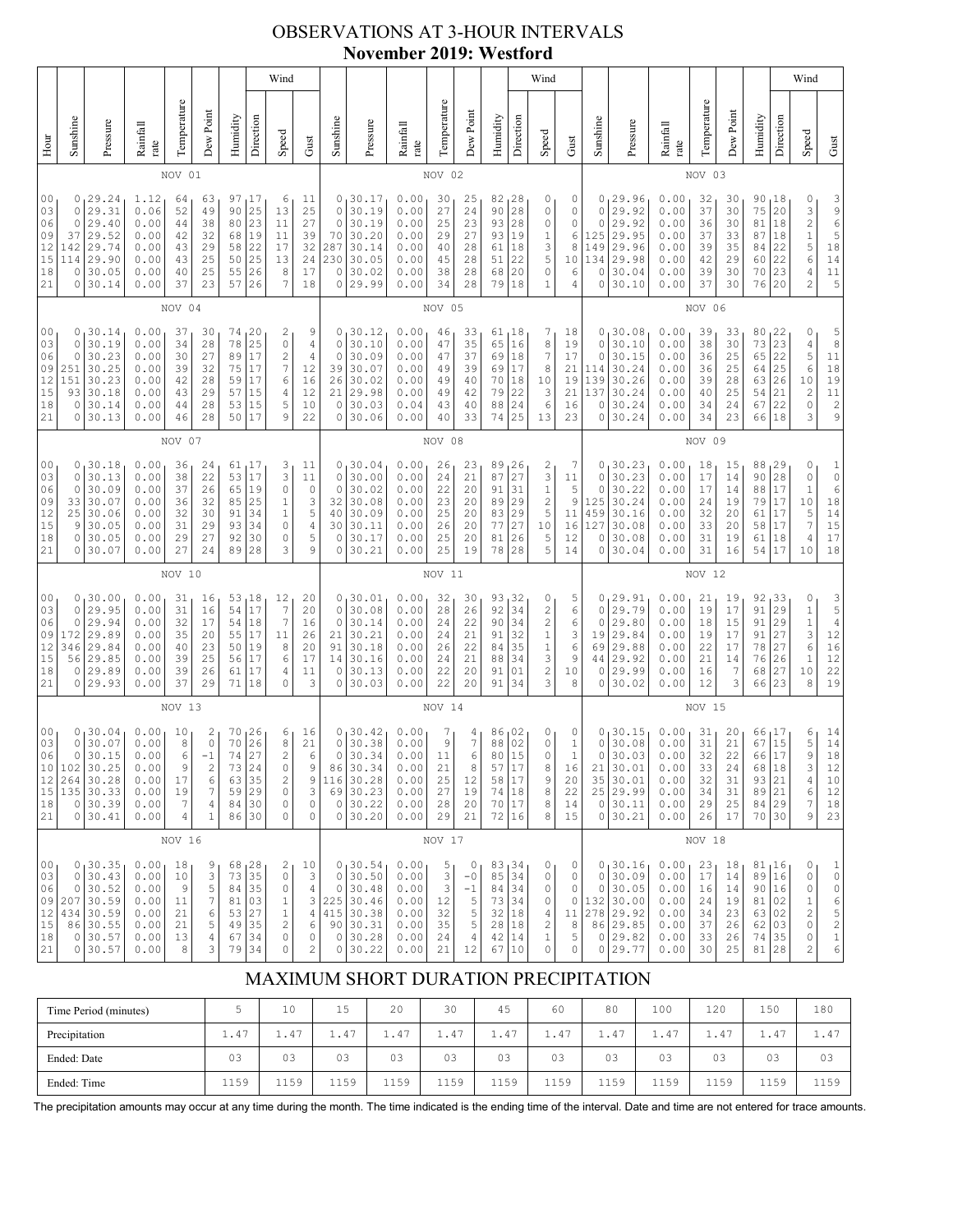### OBSERVATIONS AT 3-HOUR INTERVALS **November 2019: Westford**

|                                                          |                                                                                                                                                                                                                                                                                                                                                                                                                                                                                                                                                              |                                                                           |                                                              |                                              |                                              |                                              |                                                  | Wind                                                                                     |                                                                                |                                                                      |                                                                          |                                                              |                                                 |                                              |                                                  |                                                      | Wind                                                         |                                                                           |                                                              |                                                                                    |                                                              |                                                 |                                              |                                                                |                                                                                                  | Wind                                                                                                                                                                                                                                                                                                       |                                                                                                            |
|----------------------------------------------------------|--------------------------------------------------------------------------------------------------------------------------------------------------------------------------------------------------------------------------------------------------------------------------------------------------------------------------------------------------------------------------------------------------------------------------------------------------------------------------------------------------------------------------------------------------------------|---------------------------------------------------------------------------|--------------------------------------------------------------|----------------------------------------------|----------------------------------------------|----------------------------------------------|--------------------------------------------------|------------------------------------------------------------------------------------------|--------------------------------------------------------------------------------|----------------------------------------------------------------------|--------------------------------------------------------------------------|--------------------------------------------------------------|-------------------------------------------------|----------------------------------------------|--------------------------------------------------|------------------------------------------------------|--------------------------------------------------------------|---------------------------------------------------------------------------|--------------------------------------------------------------|------------------------------------------------------------------------------------|--------------------------------------------------------------|-------------------------------------------------|----------------------------------------------|----------------------------------------------------------------|--------------------------------------------------------------------------------------------------|------------------------------------------------------------------------------------------------------------------------------------------------------------------------------------------------------------------------------------------------------------------------------------------------------------|------------------------------------------------------------------------------------------------------------|
| Hour                                                     | Sunshine                                                                                                                                                                                                                                                                                                                                                                                                                                                                                                                                                     | Pressure                                                                  | Rainfall<br>rate                                             | Temperature                                  | Dew Point                                    | Humidity                                     | Direction                                        | Speed                                                                                    | Gust                                                                           | Sunshine                                                             | Pressure                                                                 | Rainfall<br>rate                                             | Temperature                                     | Dew Point                                    | Humidity                                         | Direction                                            | Speed                                                        | ${\rm Gust}$                                                              | Sunshine                                                     | Pressure                                                                           | Rainfall<br>rate                                             | Temperature                                     | Dew Point                                    | Humidity                                                       | Direction                                                                                        | Speed                                                                                                                                                                                                                                                                                                      | Gust                                                                                                       |
|                                                          |                                                                                                                                                                                                                                                                                                                                                                                                                                                                                                                                                              |                                                                           |                                                              | NOV 19                                       |                                              |                                              |                                                  |                                                                                          |                                                                                |                                                                      |                                                                          |                                                              | NOV 20                                          |                                              |                                                  |                                                      |                                                              |                                                                           |                                                              |                                                                                    |                                                              | NOV 21                                          |                                              |                                                                |                                                                                                  |                                                                                                                                                                                                                                                                                                            |                                                                                                            |
| 0 <sub>0</sub><br>03<br>06<br>09<br>12<br>15<br>18<br>21 | 0, 29, 73<br>0.00<br>28<br>79, 27<br>0<br>$\circ$<br>23<br>$\circ$<br>29.72<br>0.00<br>27<br>22<br>81<br>29<br>$\overline{c}$<br>$\circ$<br>$\circ$<br>29.72<br>0.00<br>27<br>25<br>93<br>32<br>$\circ$<br>49<br>29.75<br>0.00<br>32<br>$\circ$<br>$\circ$<br>29<br>28<br>94<br>86<br>29.75<br>0.00<br>93<br>32<br>$\circ$<br>30<br>29<br>$\circ$<br>29.80<br>0.00<br>31<br>29<br>93<br>28<br>$\circ$<br>25<br>29.85<br>34<br>$\circ$<br>$\mathbf 0$<br>$\circ$<br>0.00<br>29<br>28<br>95<br>0 29.90<br>0.00<br>29<br>28<br>94<br>35<br>$\Omega$<br>$\Omega$ |                                                                           |                                                              |                                              |                                              |                                              | 9<br>$\mathbb O$                                 | $\circ$<br>$\circ$<br>40<br>62<br>28<br>$\mathbb O$<br>$\Omega$                          | 0, 29.90<br>29.92<br>29.94<br>29.98<br>29.98<br>30.01<br>30.07<br>30.11        | 0.00<br>0.00<br>0.00<br>0.00<br>0.00<br>0.00<br>0.00<br>0.00         | 29<br>28<br>29<br>30<br>32<br>31<br>30<br>31                             | 27<br>27<br>28<br>28<br>29<br>30<br>29<br>30                 | 94,35<br>94<br>96<br>95<br>91<br>94<br>96<br>96 | 35<br>35<br>29<br>30<br>29<br>28<br>30       | 0<br>0<br>0<br>0<br>0<br>0<br>0<br>$\Omega$      | 0<br>0<br>0<br>$\circ$<br>0<br>0<br>0<br>$\mathbb O$ | $\circ$<br>$\circ$<br>146<br>70<br>44<br>$\circ$             | 0, 30.12<br>30.15<br>30.17<br>30.18<br>30.14<br>30.08<br>30.01<br>0 29.89 | 0.00<br>0.00<br>0.00<br>0.00<br>0.00<br>0.00<br>0.00<br>0.00 | 30<br>26<br>24<br>25<br>33<br>33<br>27<br>33                                       | 29<br>24<br>23<br>25<br>29<br>30<br>26<br>30                 | 95,30<br>92<br>94<br>97<br>87<br>88<br>95<br>89 | 30<br>29<br>29<br>05<br>16<br>12<br>17       | 0<br>0<br>$\circ$<br>0<br>0<br>0<br>0<br>$\overline{4}$        | $\circ$<br>$\mathbb O$<br>$\circ$<br>0<br>$\rm \ddot{o}$<br>$\boldsymbol{7}$<br>$\sqrt{2}$<br>12 |                                                                                                                                                                                                                                                                                                            |                                                                                                            |
|                                                          | NOV 22                                                                                                                                                                                                                                                                                                                                                                                                                                                                                                                                                       |                                                                           |                                                              |                                              |                                              |                                              |                                                  |                                                                                          |                                                                                | NOV 23                                                               |                                                                          |                                                              |                                                 |                                              |                                                  |                                                      |                                                              |                                                                           | NOV 24                                                       |                                                                                    |                                                              |                                                 |                                              |                                                                |                                                                                                  |                                                                                                                                                                                                                                                                                                            |                                                                                                            |
| 0 <sub>0</sub><br>03<br>06<br>09<br>12<br>15<br>18<br>21 | $\circ$<br>$\circ$<br>14<br>47<br>28<br>$\circ$<br>$\circ$                                                                                                                                                                                                                                                                                                                                                                                                                                                                                                   | 0, 29.74<br>29.68<br>29.58<br>29.53<br>29.53<br>29.57<br>29.70<br>29.79   | 0.00<br>0.00<br>0.00<br>0.00<br>0.00<br>0.00<br>0.00<br>0.00 | 36<br>38<br>40<br>42<br>40<br>35<br>30<br>28 | 34<br>35<br>35<br>38<br>34<br>32<br>23<br>19 | 87<br>85<br>84<br>80<br>89<br>75<br>69       | 93, 16<br>16<br>17<br>18<br>22<br>26<br>27<br>25 | 6<br>12<br>8<br>8<br>6<br>8<br>10<br>11                                                  | 14<br>24<br>25<br>22<br>17<br>12<br>22<br>19                                   | $\mathbf 0$<br>$\mathbf{0}$<br>174<br>264<br>72<br>$\circ$<br>0      | 0, 29.86<br>29.90<br>29.92<br>29.92<br>29.88<br>29.82<br>29.78<br>29.74  | 0.00<br>0.00<br>0.00<br>0.00<br>0.00<br>0.00<br>0.00<br>0.00 | 26<br>23<br>19<br>22<br>32<br>35<br>31<br>31    | 17<br>14<br>14<br>16<br>21<br>20<br>22<br>23 | 69<br>67<br>79<br>78<br>64<br>55<br>71<br>73     | 125<br>30<br>30<br>20<br>18<br>17<br>16<br>16        | 6<br>4<br>0<br>$\overline{c}$<br>3<br>5<br>3<br>5            | 20<br>12<br>$\mathbb O$<br>5<br>9<br>11<br>9<br>12                        | $\circ$<br>$\circ$<br>90                                     | 0, 29.66<br>29.61<br>29.56<br>134 29.51<br>29.43<br>42 29.39<br>0 29.42<br>0 29.45 | 0.00<br>0.00<br>0.00<br>0.00<br>0.00<br>0.00<br>0.00<br>0.00 | 33<br>33<br>35<br>34<br>36<br>37<br>32<br>31    | 24<br>23<br>24<br>24<br>25<br>29<br>27<br>27 | 69,17<br>67 19<br>63<br>67<br>66<br>71<br>82<br>86             | 17<br>08<br>01<br>02<br>28<br>01                                                                 | 6<br>$\overline{c}$<br>$\overline{\phantom{a}}$<br>$\overline{c}$<br>$\mathbf{1}$<br>$\circ$<br>5<br>$\Omega$                                                                                                                                                                                              | 17<br>$\epsilon$<br>13<br>8<br>$\frac{5}{2}$<br>$\,8\,$<br>$\overline{c}$                                  |
|                                                          | NOV 25                                                                                                                                                                                                                                                                                                                                                                                                                                                                                                                                                       |                                                                           |                                                              |                                              |                                              |                                              |                                                  |                                                                                          |                                                                                |                                                                      |                                                                          | NOV 26                                                       |                                                 |                                              |                                                  |                                                      |                                                              |                                                                           |                                                              |                                                                                    | NOV 27                                                       |                                                 |                                              |                                                                |                                                                                                  |                                                                                                                                                                                                                                                                                                            |                                                                                                            |
| 00<br>03<br>06<br>09<br>12<br>15<br>18<br>21             | $\circ$<br>$\circ$<br>69<br>396<br>42<br>$\circ$                                                                                                                                                                                                                                                                                                                                                                                                                                                                                                             | 0, 29.48<br>29.52<br>29.58<br>29.65<br>29.67<br>29.72<br>29.77<br>0 29.82 | 0.00<br>0.00<br>0.00<br>0.00<br>0.00<br>0.00<br>0.00<br>0.00 | 31<br>32<br>34<br>38<br>44<br>42<br>33<br>33 | 27<br>28<br>29<br>32<br>32<br>31<br>28<br>29 | 85<br>84<br>81<br>62<br>65<br>84<br>85       | 83 03<br>19<br>17<br>18<br>24<br>21<br>21<br>16  | 0<br>$\sqrt{2}$<br>$\ensuremath{\mathsf{3}}$<br>$\overline{c}$<br>6<br>0<br>$\circ$<br>3 | $\mathbb O$<br>$\sqrt{4}$<br>9<br>$\epsilon$<br>18<br>$\overline{c}$<br>0<br>6 | $\mathbf 0$<br>$\circ$<br>125<br>118<br>46<br>$\circ$<br>$\circ$     | 0, 29.83<br>29.84<br>29.82<br>29.83<br>29.82<br>29.85<br>29.95<br>30.00  | 0.00<br>0.00<br>0.00<br>0.00<br>0.00<br>0.00<br>0.00<br>0.00 | 38<br>39<br>39<br>41<br>47<br>48<br>45<br>40    | 33<br>35<br>34<br>35<br>37<br>38<br>37<br>35 | 82,17<br>84<br>84<br>79<br>68<br>68<br>75<br>82  | 16<br>16<br>17<br>19<br>18<br>19<br>24               | 2<br>3<br>$\overline{4}$<br>9<br>6<br>8<br>3<br>$\mathbf{1}$ | 5<br>$\boldsymbol{7}$<br>10<br>19<br>18<br>18<br>8<br>4                   | $\circ$<br>$\circ$<br>56<br>$\circ$                          | 0, 30.02<br>30.02<br>30.02<br>56 29.95<br>86 29.85<br>29.63<br>29.52<br>0 29.46    | 0.00<br>0.00<br>0.00<br>0.00<br>0.00<br>0.00<br>0.00<br>0.00 | 36<br>34<br>32<br>34<br>39<br>45<br>41<br>41    | 33<br>32<br>31<br>33<br>36<br>36<br>38<br>39 | 91, 24<br>94   24<br>96 24<br>96 00<br>88<br>71<br>92<br>93 17 | 04<br>15<br>16                                                                                   | 0<br>0<br>$\circ$<br>$\circ$<br>$\overline{c}$<br>3<br>$\overline{c}$<br>$\mathbf{1}$                                                                                                                                                                                                                      | $\circ$<br>$\mathbb O$<br>0<br>$\mathbf 1$<br>$\overline{4}$<br>$\begin{array}{c} 9 \\ 6 \end{array}$<br>3 |
|                                                          |                                                                                                                                                                                                                                                                                                                                                                                                                                                                                                                                                              |                                                                           |                                                              | NOV 28                                       |                                              |                                              |                                                  |                                                                                          |                                                                                |                                                                      |                                                                          |                                                              | NOV 29                                          |                                              |                                                  |                                                      |                                                              |                                                                           |                                                              |                                                                                    |                                                              | NOV 30                                          |                                              |                                                                |                                                                                                  |                                                                                                                                                                                                                                                                                                            |                                                                                                            |
| 0 <sub>0</sub><br>03<br>06<br>09<br>12<br>15<br>18<br>21 | 0<br>$\circ$<br>5<br>9<br>5<br>$\circ$<br>0                                                                                                                                                                                                                                                                                                                                                                                                                                                                                                                  | 0, 29.47<br>29.49<br>29.60<br>29.80<br>29.96<br>30.08<br>30.17<br>30.25   | 0.00<br>0.00<br>0.00<br>0.00<br>0.00<br>0.00<br>0.00<br>0.00 | 42<br>38<br>30<br>28<br>27<br>26<br>26<br>26 | 39<br>36<br>29<br>27<br>26<br>24<br>23<br>24 | 91<br>93<br>95<br>94<br>93<br>91<br>88<br>92 | 122<br>25<br>29<br>32<br>30<br>35<br>33<br>30    | 9<br>6<br>$\overline{c}$<br>$\overline{4}$<br>5<br>3<br>$\overline{c}$<br>$\overline{c}$ | 20<br>14<br>13<br>13<br>13<br>9<br>11<br>8                                     | $\circ$<br>$\mathbf 0$<br>9<br>14<br>7<br>$\mathbb O$<br>$\mathbb O$ | 0, 30, 27<br>30.27<br>30.28<br>30.26<br>30.25<br>30.23<br>30.23<br>30.20 | 0.00<br>0.00<br>0.00<br>0.00<br>0.00<br>0.00<br>0.00<br>0.00 | 26<br>26<br>25<br>25<br>25<br>23<br>22<br>21    | 25<br>24<br>23<br>23<br>22<br>21<br>20<br>18 | 93, 28<br>92<br>92<br>92<br>89<br>89<br>90<br>89 | 29<br>32<br>29<br>01<br>30<br>29<br>28               | 3<br>$1\,$<br>3<br>4<br>5<br>5<br>0<br>0                     | 10<br>9<br>8<br>12<br>12<br>15<br>4<br>8                                  | $\circ$<br>$\Omega$<br>14<br>12<br>0<br>$\circ$              | 0, 30, 13<br>30.14<br>30.15<br>30.14<br>56 30.12<br>30.09<br>30.12<br>30.10        | 0.00<br>0.00<br>0.00<br>0.00<br>0.00<br>0.00<br>0.00<br>0.00 | 19<br>17<br>13<br>15<br>18<br>17<br>16<br>10    | 16<br>14<br>10<br>12<br>13<br>13<br>11<br>6  | 89,33<br>89<br>87<br>87<br>82<br>83<br>83<br>86                | 33<br>02<br>32<br>34<br>33<br>02<br>0 <sup>0</sup>                                               | 3<br>$\mathbf 1$<br>$\mathfrak{2}% _{T}=\mathfrak{2}_{T}\!\left( a,b\right) ,\ \mathfrak{2}_{T}=\mathfrak{2}_{T}\!\left( a,b\right) ,$<br>$\mathsf O$<br>$\mathfrak{2}% _{T}=\mathfrak{2}_{T}\!\left( a,b\right) ,\ \mathfrak{2}_{T}=\mathfrak{2}_{T}\!\left( a,b\right) ,$<br>3<br>$\mathbf 1$<br>$\circ$ | 955598<br>6<br>0                                                                                           |
|                                                          |                                                                                                                                                                                                                                                                                                                                                                                                                                                                                                                                                              |                                                                           |                                                              |                                              |                                              |                                              |                                                  |                                                                                          |                                                                                |                                                                      |                                                                          |                                                              |                                                 |                                              |                                                  |                                                      |                                                              |                                                                           |                                                              |                                                                                    |                                                              |                                                 |                                              |                                                                |                                                                                                  |                                                                                                                                                                                                                                                                                                            |                                                                                                            |
|                                                          |                                                                                                                                                                                                                                                                                                                                                                                                                                                                                                                                                              |                                                                           |                                                              |                                              |                                              |                                              |                                                  |                                                                                          |                                                                                |                                                                      |                                                                          |                                                              |                                                 |                                              |                                                  |                                                      |                                                              |                                                                           |                                                              |                                                                                    |                                                              |                                                 |                                              |                                                                |                                                                                                  |                                                                                                                                                                                                                                                                                                            |                                                                                                            |

NOTES:<br>Units: Temperature=°F, Wind=mph, Pressure=Inches Hg, Precipitation=inches.<br>Units: Temperature=°F, Wind=mph, Pressure=Inches Hg, Precipitation=inches.<br>
Yind Direction: Directions are those from which the wind is blow

## WEATHER NOTES SUMMARY BY HOUR

|    |                                                          |                                          | Averages                                                                     | Resultant<br>Wind                            |                                              |                                              |                                                      |                                              |                                                      |
|----|----------------------------------------------------------|------------------------------------------|------------------------------------------------------------------------------|----------------------------------------------|----------------------------------------------|----------------------------------------------|------------------------------------------------------|----------------------------------------------|------------------------------------------------------|
| ì. | Hour                                                     | Sunshine                                 | Pressure                                                                     | Temperature                                  | Dew Point                                    | Humidity                                     | Wind Speed                                           | Direction                                    | Speed                                                |
|    | 0 <sub>0</sub><br>03<br>06<br>09<br>12<br>15<br>18<br>21 | 0<br>0<br>0<br>88<br>159<br>64<br>0<br>0 | 29.999<br>29.993<br>30.003<br>30.023<br>30.014<br>30.001<br>30.026<br>30.035 | 29<br>28<br>26<br>29<br>33<br>34<br>30<br>28 | 24<br>22<br>22<br>23<br>24<br>24<br>23<br>22 | 81<br>81<br>83<br>81<br>72<br>71<br>77<br>78 | 2.7<br>3.0<br>2.6<br>3.5<br>4.4<br>3.8<br>2.9<br>3.8 | 20<br>22<br>20<br>19<br>22<br>23<br>24<br>23 | 2.0<br>1.9<br>1.8<br>2.5<br>2.6<br>2.4<br>1.8<br>2.4 |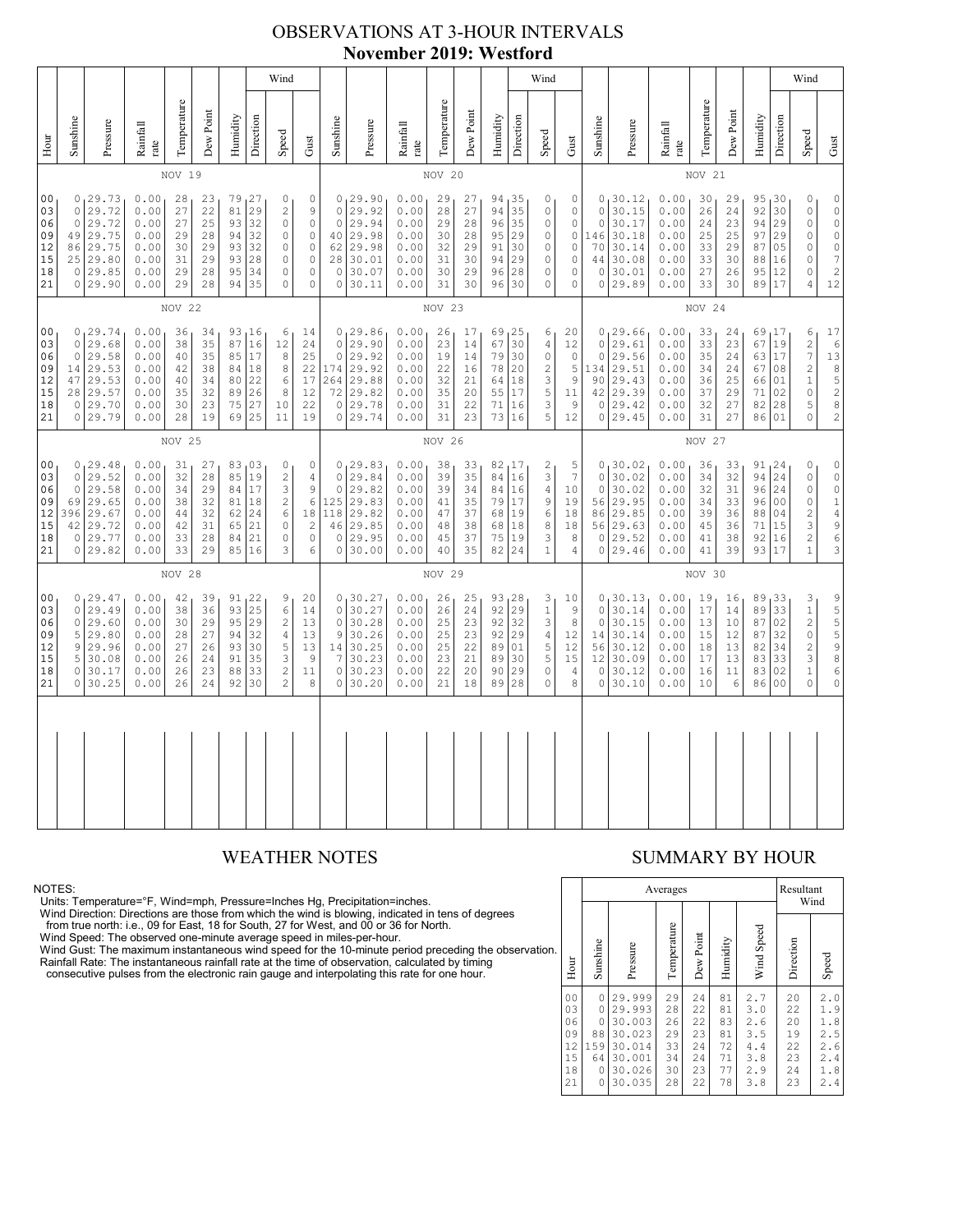### HOURLY PRECIPITATION (Water Equivalent) **November 2019: Westford**

| Date                                                                                             |    |    |    |    |                                 | A.M. Hour Ending at                                                                                                                                                                                                                                                                                                                                         |    |    |    |      |    |      | P.M. Hour Ending at |    |    |    |              |    |    |    |    |    |    |    |                                                           |
|--------------------------------------------------------------------------------------------------|----|----|----|----|---------------------------------|-------------------------------------------------------------------------------------------------------------------------------------------------------------------------------------------------------------------------------------------------------------------------------------------------------------------------------------------------------------|----|----|----|------|----|------|---------------------|----|----|----|--------------|----|----|----|----|----|----|----|-----------------------------------------------------------|
|                                                                                                  | 01 | 02 | 03 | 04 | 05                              | 06                                                                                                                                                                                                                                                                                                                                                          | 07 | 08 | 09 | 10   | 11 | 12   | 01                  | 02 | 03 | 04 | 05           | 06 | 07 | 08 | 09 | 10 | 11 | 12 | Date                                                      |
| 01<br>02<br>03<br>$0\,4$<br>05                                                                   |    |    |    |    | $0.70$ 0.44 0.24 0.12 0.05 0.01 |                                                                                                                                                                                                                                                                                                                                                             |    |    |    |      |    | 0.01 |                     |    |    |    | 0.010.020.09 |    |    |    |    |    |    |    | $0\,1$<br>$02$<br>$03$<br>$04$<br>$05$                    |
| 06<br>07<br>$0\,8$<br>09<br>10                                                                   |    |    |    |    |                                 |                                                                                                                                                                                                                                                                                                                                                             |    |    |    | 0.01 |    |      |                     |    |    |    |              |    |    |    |    |    |    |    | $06$<br>07<br>08<br>09<br>09<br>10                        |
| 11<br>$12$<br>$13$<br>$1\,4$<br>15                                                               |    |    |    |    |                                 |                                                                                                                                                                                                                                                                                                                                                             |    |    |    |      |    |      |                     |    |    |    |              |    |    |    |    |    |    |    | $\begin{array}{c} 11 \\ 12 \\ 13 \\ 14 \\ 15 \end{array}$ |
| 16<br>$17\,$<br>$1\,8$<br>19<br>20                                                               |    |    |    |    |                                 |                                                                                                                                                                                                                                                                                                                                                             |    |    |    |      |    |      |                     |    |    |    |              |    |    |    |    |    |    |    | $\begin{array}{c} 16 \\ 17 \\ 18 \\ 19 \\ 20 \end{array}$ |
| $\begin{array}{c} 21 \\ 22 \end{array}$<br>$\frac{23}{24}$<br>25                                 |    |    |    |    |                                 |                                                                                                                                                                                                                                                                                                                                                             |    |    |    |      |    |      |                     |    |    |    |              |    |    |    |    |    |    |    |                                                           |
| $\begin{array}{c} 2 \, 6 \\ 2 \, 7 \end{array}$<br>$\begin{array}{c} 28 \\ 29 \end{array}$<br>30 |    |    |    |    |                                 |                                                                                                                                                                                                                                                                                                                                                             |    |    |    |      |    |      |                     |    |    |    |              |    |    |    |    |    |    |    | 26<br>27<br>28<br>29<br>29<br>30                          |
|                                                                                                  |    |    |    |    |                                 | $\text{Sum}[\texttt{0.70}[\texttt{0.44}[\texttt{0.24}[\texttt{0.12}[\texttt{0.05}[\texttt{0.01}[\texttt{0.00}[\texttt{0.00}[\texttt{0.00}[\texttt{0.01}[\texttt{0.00}[\texttt{0.01}[\texttt{0.00}[\texttt{0.00}[\texttt{0.00}[\texttt{0.01}[\texttt{0.02}[\texttt{0.09}[\texttt{0.00}[\texttt{0.00}[\texttt{0.00}[\texttt{0.00}[\texttt{0.00}[\texttt{0.00$ |    |    |    |      |    |      |                     |    |    |    |              |    |    |    |    |    |    |    |                                                           |

During a frozen precipitation event, hourly precipitation totals may not be recorded. In this case, daily amounts are typically entered in the last column (hour ending at 12 A.M.)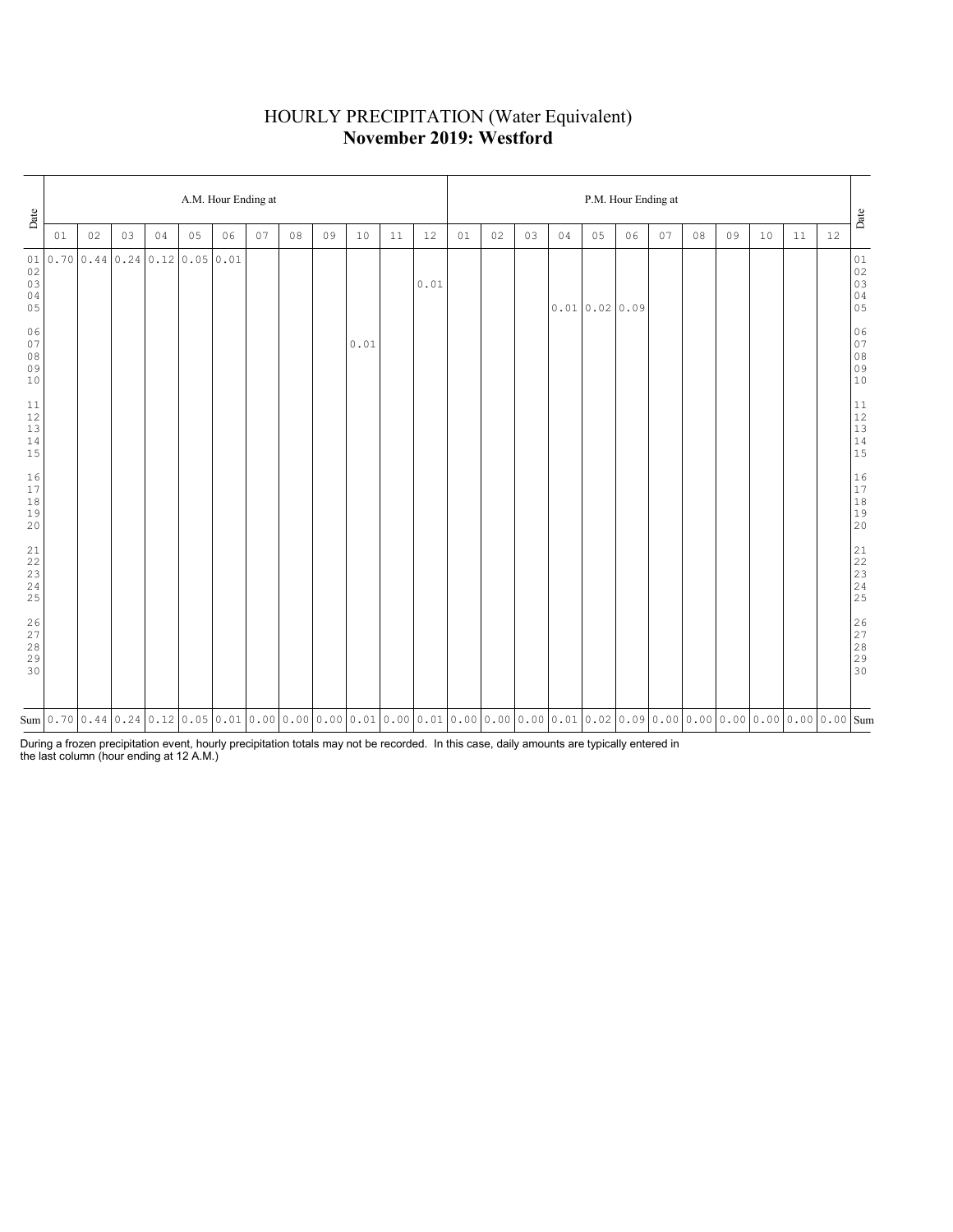### HOUR-BY-HOUR DATA **November 2019: Westford**